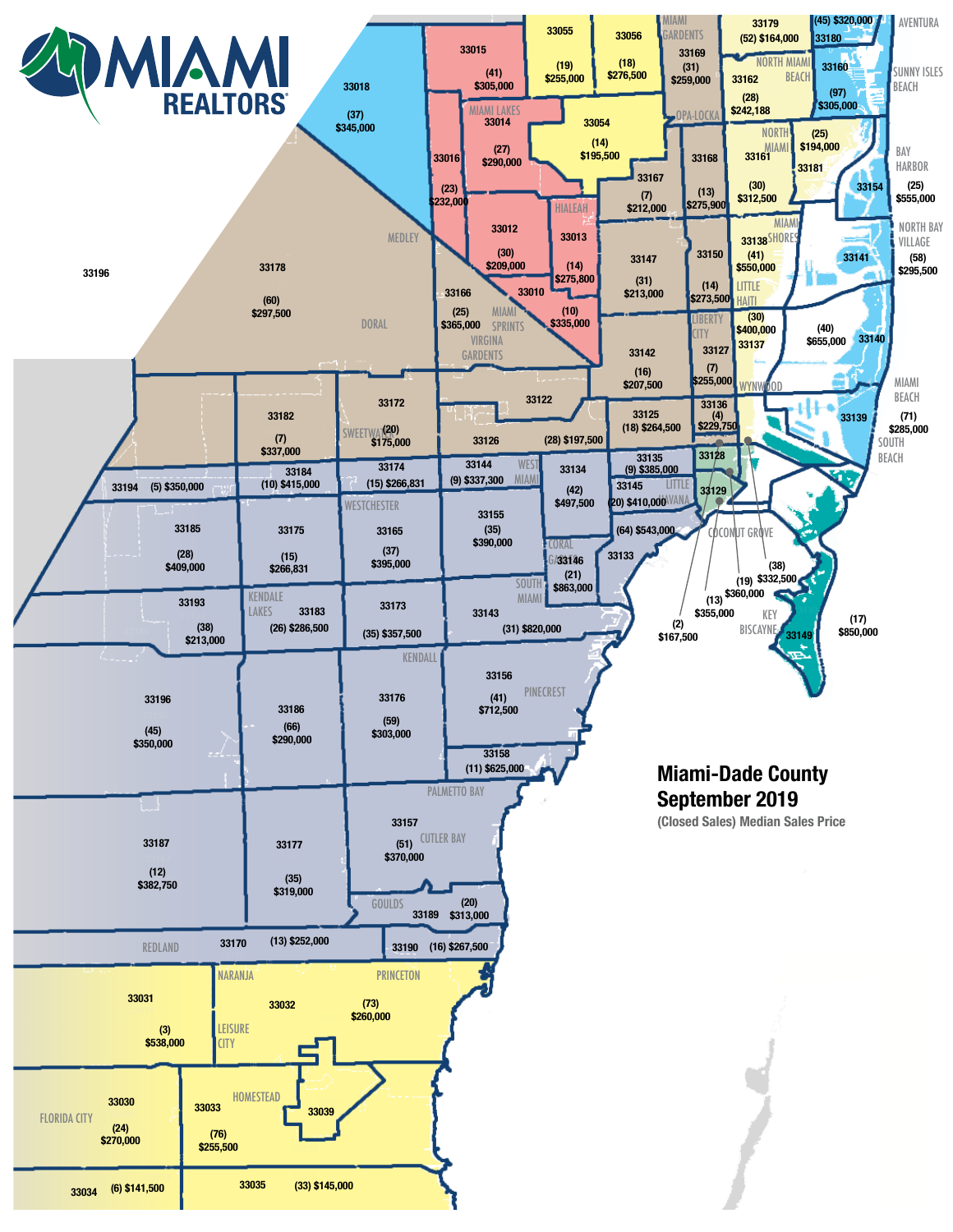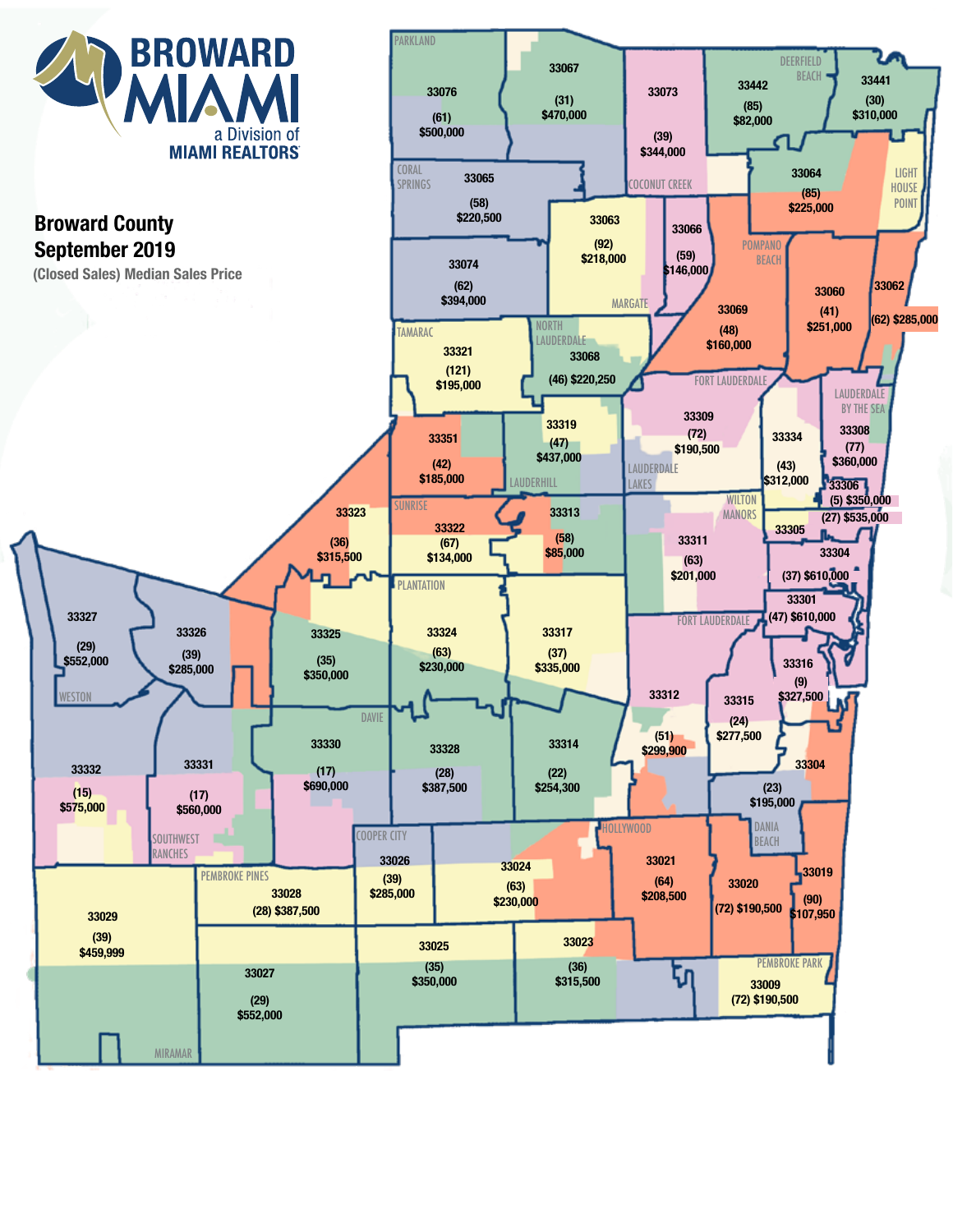

**(Closed Sales) Median Sales Price Palm Beach County September 2019**